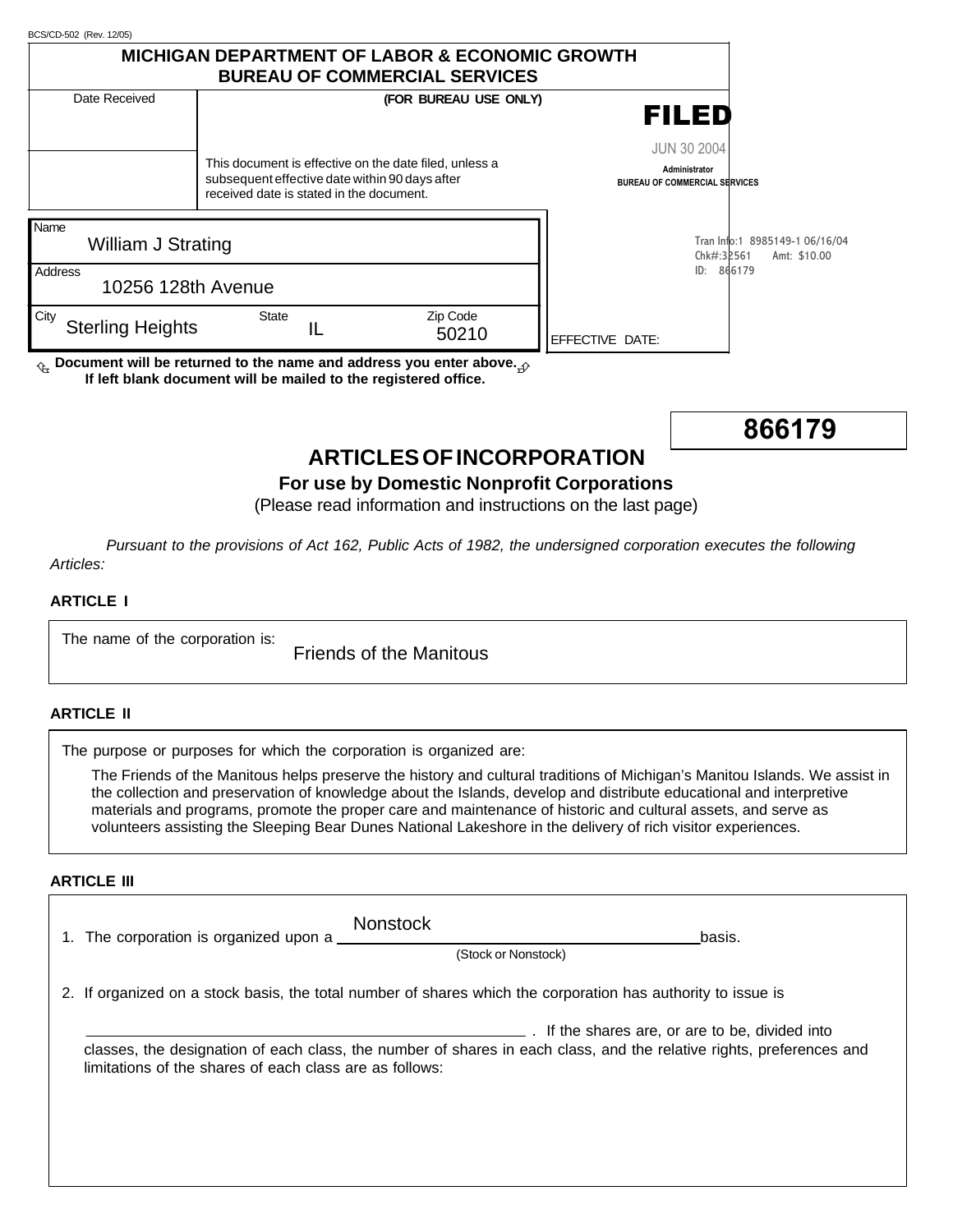## **ARTICLE III (cont.)**

| 3. | a. If organized on a nonstock basis, the description and value of its real property assets are: (if none, insert "none")<br>none                                  |                                                                    |                                            |          |        |  |  |
|----|-------------------------------------------------------------------------------------------------------------------------------------------------------------------|--------------------------------------------------------------------|--------------------------------------------|----------|--------|--|--|
|    | The description and value of its personal property assets are: (if none, insert "none")<br>b.<br>Cash: \$3,100                                                    |                                                                    |                                            |          |        |  |  |
|    | The corporation is to be financed under the following general plan:<br>C.<br>By charitable gifts and grants from individuals, other organizations and government. |                                                                    |                                            |          |        |  |  |
|    | d.                                                                                                                                                                | The corporation is organized on a                                  | Membership<br>(Membership or Directorship) |          | basis. |  |  |
|    | <b>ARTICLE IV</b>                                                                                                                                                 |                                                                    |                                            |          |        |  |  |
|    |                                                                                                                                                                   | 1. The address of the registered office is:<br>1 North Main Street | Leland                                     | Michigan | 49654  |  |  |

| (Street Address)                                                                         | (City) |                   |  | (ZIP Code) |  |
|------------------------------------------------------------------------------------------|--------|-------------------|--|------------|--|
| 2. The mailing address of the registered office, if different than above:                |        |                   |  |            |  |
| <b>PO Box 987</b>                                                                        | Empire | 49630<br>Michigan |  |            |  |
| (Street Address or P.O. Box)                                                             | (City) |                   |  | (ZIP Code) |  |
| 3. The name of the resident agent at the registered office is:<br>Harold J Neimeyer, Esq |        |                   |  |            |  |

## **ARTICLE V**

| The name(s) and address(es) of the incorporator(s) is (are) as follows: |                                                 |  |  |  |  |
|-------------------------------------------------------------------------|-------------------------------------------------|--|--|--|--|
| Name                                                                    | Residence or Business Address                   |  |  |  |  |
| John C McCann                                                           | 1402 Lakeview Road, Elk Rapids, MI 48625        |  |  |  |  |
| Laverne K Woods                                                         | 625 West Eighth Street, Traverse City, MI 46321 |  |  |  |  |
| William J Strating                                                      | 10256 128th Avenue, Sterling Heights, IL 50210  |  |  |  |  |
|                                                                         |                                                 |  |  |  |  |
|                                                                         |                                                 |  |  |  |  |
|                                                                         |                                                 |  |  |  |  |
|                                                                         |                                                 |  |  |  |  |
|                                                                         |                                                 |  |  |  |  |
|                                                                         |                                                 |  |  |  |  |
|                                                                         |                                                 |  |  |  |  |
|                                                                         |                                                 |  |  |  |  |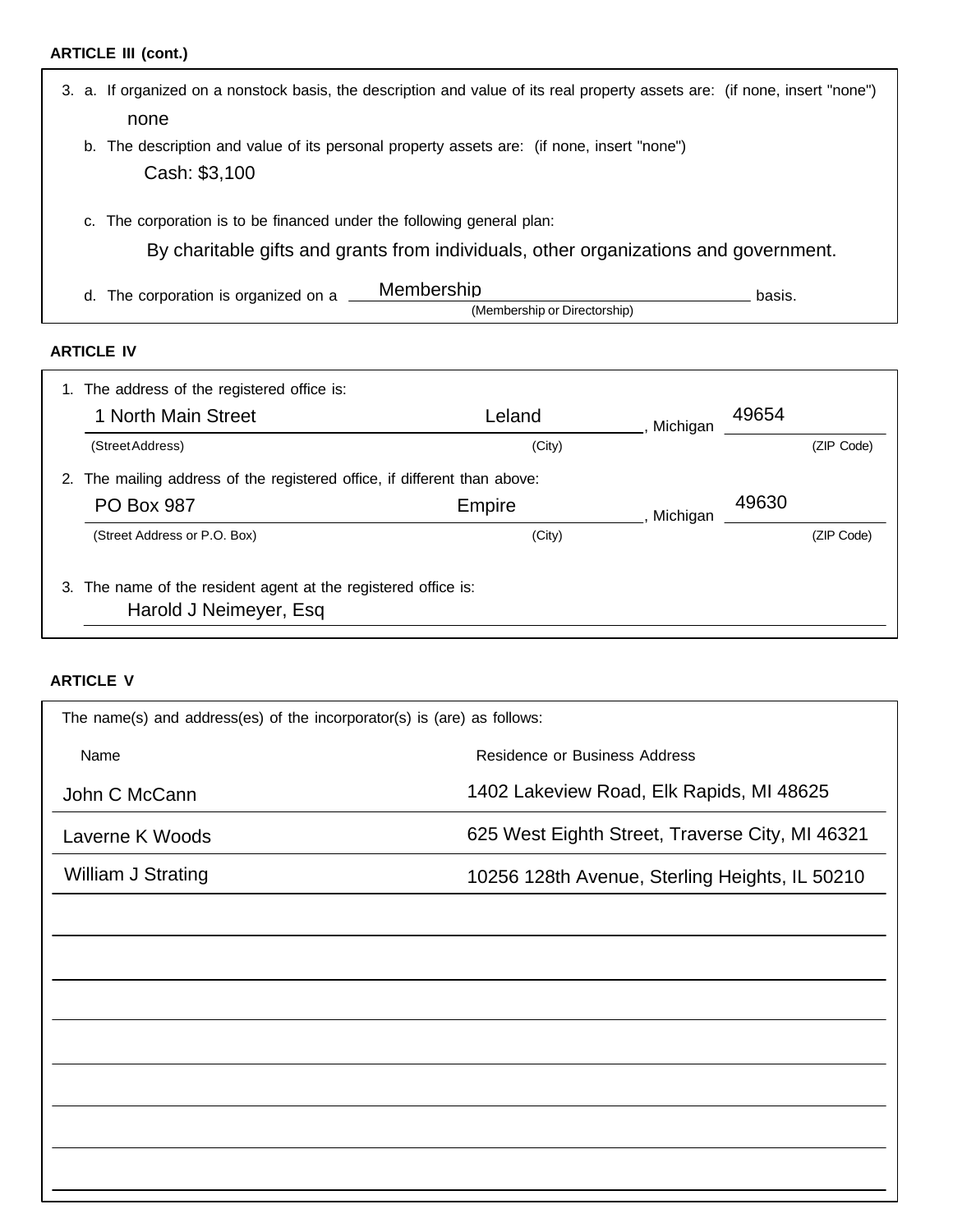Use space below for additional Articles or for continuation of previous Articles. Please identify any Article being continued or added. Attach additional pages if needed.

The following have been added below:

- Article II (Full Statement): Purpose or purposes for which the corporation is organized
- Article V: Activities not consistent with tax exempt status
- Article VI: Prohibition against political activities
- Article VII: Indemnification of directors & officers
- Article VIII: Limitation of personal liability for volunteer directors
- Article IX: Assumption of liability for acts of volunteers
- Article X: Conflicts in governance documents
- Article XI: Dissolution

| I, (We), the incorporator(s) sign my (our) name(s) this | 12 <sub>th</sub> | day of | June | 2004 |
|---------------------------------------------------------|------------------|--------|------|------|
|                                                         |                  |        |      |      |
| <u>Laverne Naods</u>                                    |                  |        |      |      |
|                                                         |                  |        |      |      |
|                                                         |                  |        |      |      |
|                                                         |                  |        |      |      |

\_\_\_\_\_\_\_\_\_\_\_\_\_\_\_\_\_\_\_\_\_\_\_\_\_\_\_\_\_\_\_\_\_\_\_\_\_\_\_\_\_\_\_\_\_ \_\_\_\_\_\_\_\_\_\_\_\_\_\_\_\_\_\_\_\_\_\_\_\_\_\_\_\_\_\_\_\_\_\_\_\_\_\_\_\_\_\_\_\_\_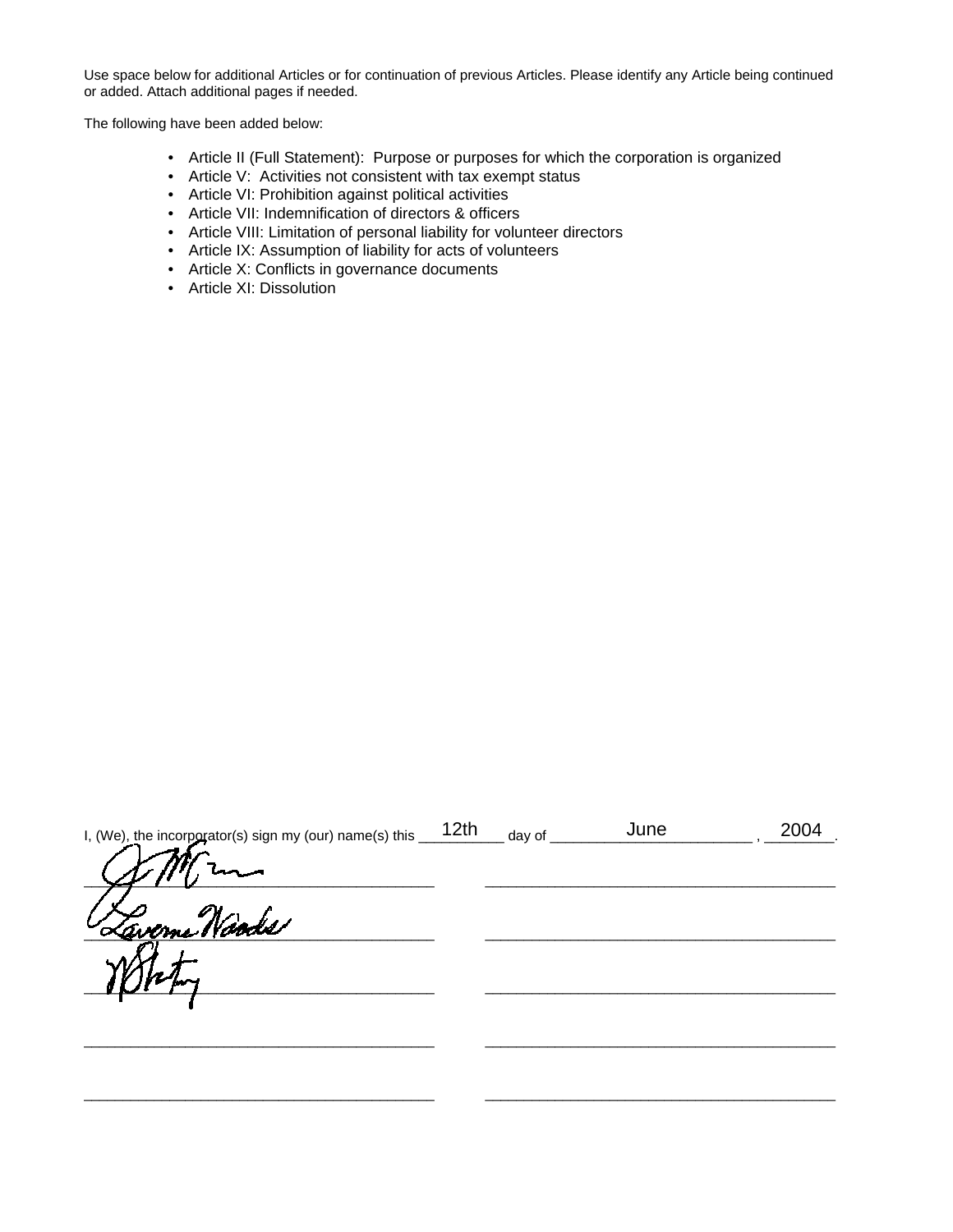The purpose of purposes for which the corporation is organized are:

The Corporation is formed exclusively for charitable and educational purposes within the meaning of section 501(c)(3) of the Internal Revenue Code, including, for such purposes, the making of distributions to organizations that qualify as exempt organizations under section 501(c)(3) of the Internal Revenue Code or the corresponding section of any future United States Internal Revenue law.

To serve the common interests of visitors, friends, former inhabitants and settler descendants of North Manitou Island and South Manitou Island (hereinafter sometimes referred to as "the Islands") being islands located in northern Lake Michigan, a part of Glen Arbor Township in Leelanau County, Michigan, and under the ownership of the U.S. Government and stewardship of the National Park Service as Sleeping Bear Dunes National Lakeshore (hereinafter sometimes referred to as "the Lakeshore") the Corporation will:

- 1. assist in the collection and preservation of knowledge about the history and cultural traditions of the Islands,
- 2. develop and distribute quality educational and interpretive materials and programs, and assist the Lakeshore in the delivery of rich visitor experiences on the Islands,
- 3. participate in the collection and maintenance of records pertaining to burials and gravesites of the original settlers and others interred in cemeteries and farmlands on the Islands,
- 4. promote the proper ongoing care and maintenance of historic assets on the Islands, including buildings, service facilities, farmsteads, cemeteries and gravesites, and
- 5. establish and sustain special funds sufficient to accomplishment of these purposes and to the support all expenses incidental thereto.

#### **ARTICLE V**

Activities Not Consistent With Tax Exempt Status:

- 1. No part of the net earnings of the corporation shall inure to the benefit of, or be distributable to, any of its members, trustees, officers or other private persons, except that the corporation shall be authorized to pay reasonable compensation for services rendered and to make payments and distributions in furtherance of the exempt purposes.
- 2. No substantial part of the activities of the corporation shall be the carrying on of propaganda, or otherwise attempting to influence legislation, and the corporation shall not participate in, or intervene in (including the publishing or distribution of statements) any political campaign on behalf of or in opposition to any candidate for public office.
- 3. Notwithstanding any other provision of these articles, the corporation shall not carry on any other activities not permitted to be carried on (a) by a corporation exempt from federal income tax under section 501(c)(3) of the Internal Revenue Code, or the corresponding section of any future federal tax code, or (b) by a corporation, contributions to which are deductible under section 170(c)(2) of the Internal Revenue Code, or the corresponding section of any future federal tax code.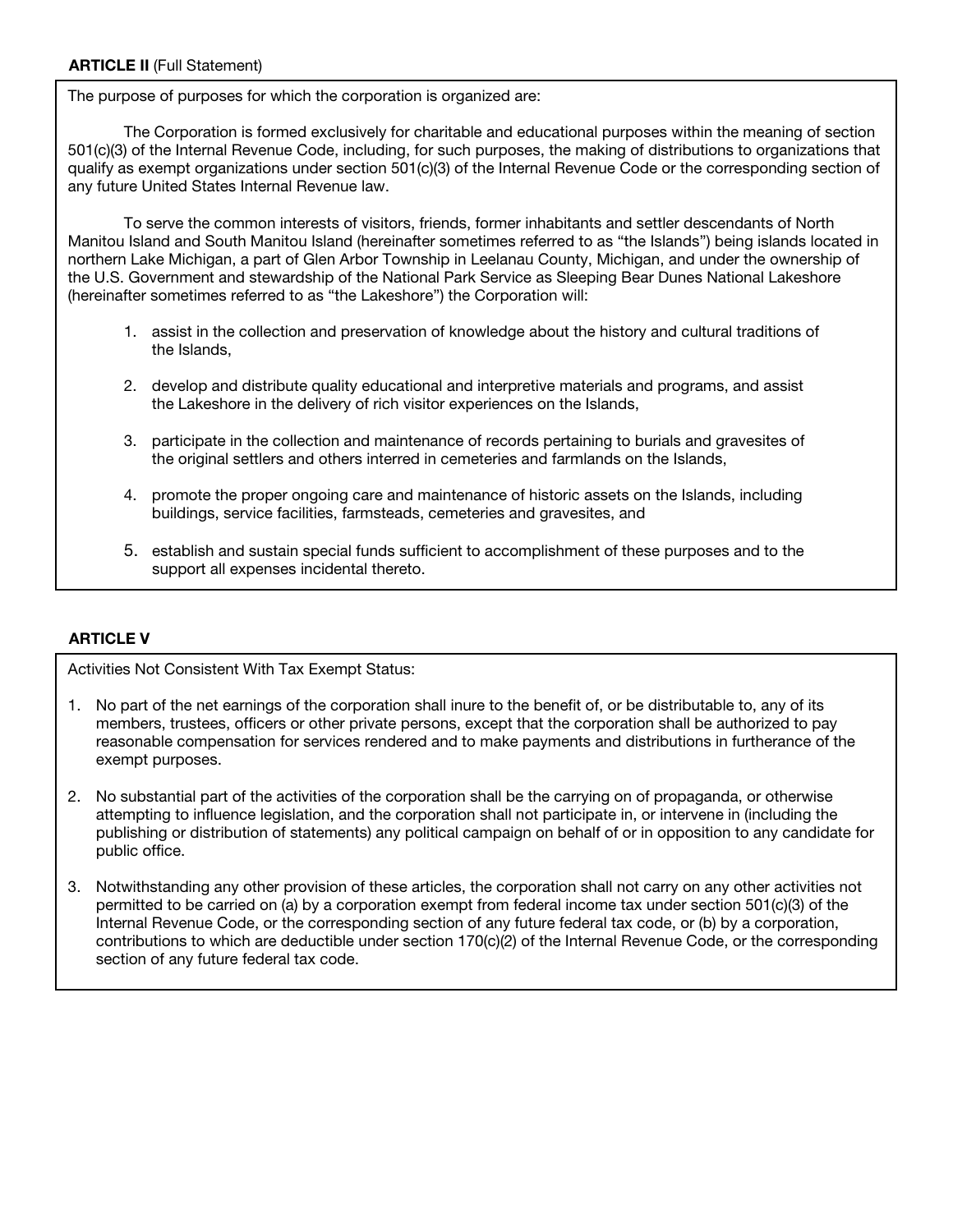Prohibition against political activities:

The corporation shall not participate in any political campaign for or against any candidate for public office, either directly or indirectly, nor engage in any political activities that would be inconsistent with the requirements for maintaining tax-exempt status under Internal Revenue Code § 501(c)(3) and related regulations, rulings, and procedures.

#### **ARTICLE VII**

Indemnification of directors & officers:

The corporation shall indemnify any director or officer of the corporation who was or is a party or is threatened to be made a party to any threatened, pending, or completed action, suit, or proceeding by reason of the fact that he or she is or was a director or officer, or is or was serving at the request of the corporation in another capacity, to the fullest extent permitted by both the Michigan Nonprofit Corporation Act and Chapter 42 of the Internal Revenue Code. The corporation may indemnify persons who are not directors or officers to the extent authorized by resolution of the Board of Directors or by contractual agreement authorized by the Board of Directors. Subsequent changes in the Michigan Nonprofit Corporation Act, these Articles, or the bylaws, that reduces the scope of indemnification shall not be interpreted as applying retroactively to actions or omissions that may have occurred prior to such changes.

#### **ARTICLE VIII**

Limitation of personal liability for volunteer directors:

A volunteer director or volunteer officer shall not be personally liable to the corporation or its members for monetary damages for a breach of the director's or officer's fiduciary duty, except that the liability of a director or officer is not eliminated or limited for:

- 1. A breach of the director's or officer's duty of loyalty to the corporation or its members;
- 2. Acts or omissions not in good faith or that involve intentional misconduct or a knowing violation of law;
- 3. A violation of Section 551(1) of the Michigan Nonprofit Corporation Act, which section relates to the making of unauthorized distributions or loans;
- 4. A transaction from which the director or officer derived an improper personal benefit; or
- 5. An act or omission that is grossly negligent.

If, after the adoption of this Article, the Michigan Nonprofit Corporation Act is amended to further eliminate or limit the liability of a volunteer director or officer, then a volunteer director or officer of the corporation (in addition to the circumstances in which a director or officer is not personally liable as set forth in the preceding paragraph) shall, to the fullest extent permitted by the Michigan Nonprofit Corporation Act, not be liable to the corporation or its members, as so amended. No amendment to or alteration, modification or repeal of this Article shall increase the liability or alleged liability of any volunteer director or officer of the corporation for or with respect to any acts or omissions of such director or officer occurring prior to such amendment, alteration, modification or repeal.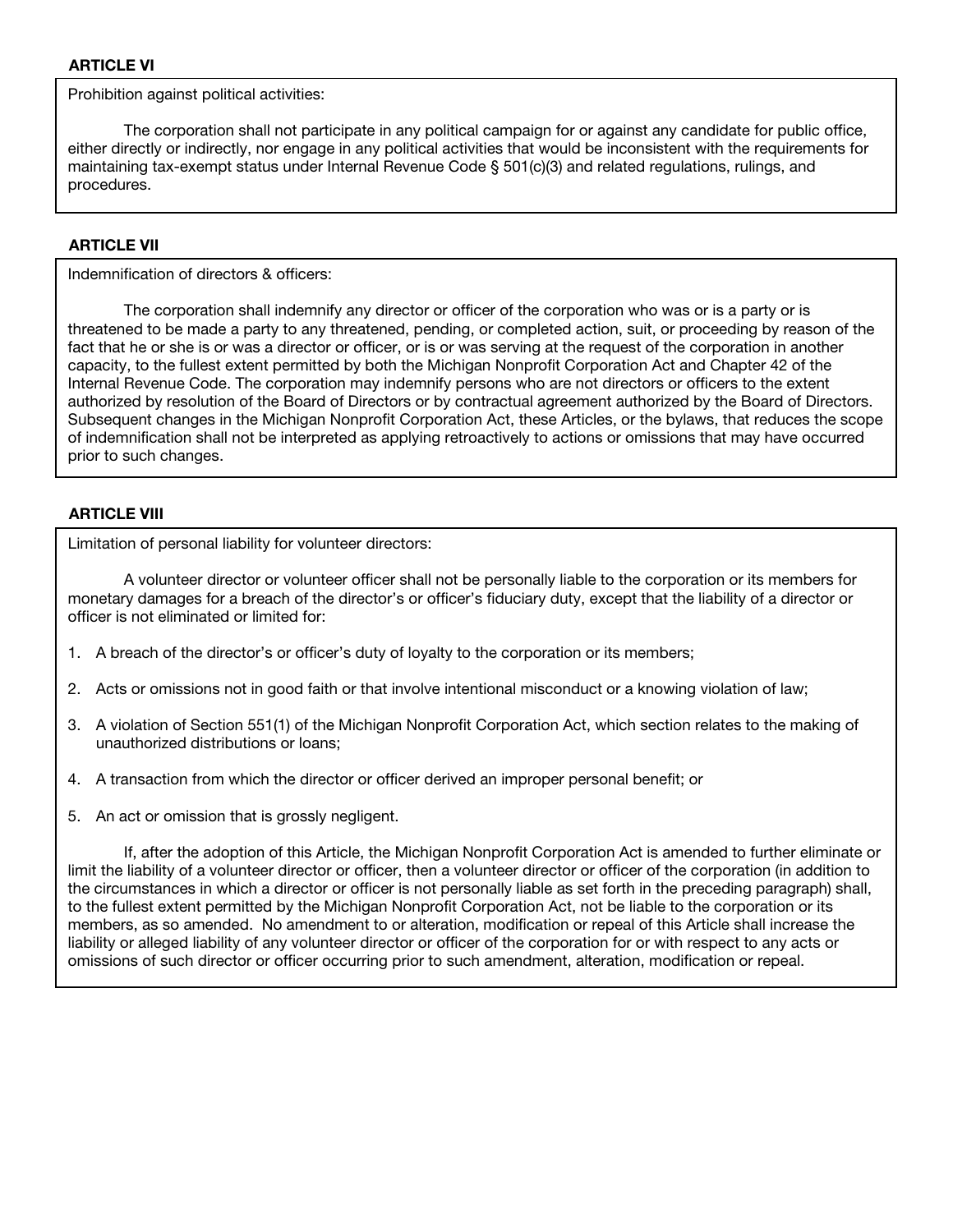#### **ARTICLE IX**

Assumption of liability for acts of volunteers: Assumption of liability for acts of volunteers:

The corporation shall assume all liability to any person other than the corporation or its members for all acts or omissions of a volunteer director occurring on or after the formal adoption of these Articles, and incurred in the good faith performance of the volunteer director's duties. Except as provided in the previous sentence, the corporation shall assume the liability for all acts or omissions of a volunteer director, volunteer officer or other volunteer, if all of the following conditions are met:

- 6. The volunteer was acting or reasonably believed he or she was acting within the scope of his or her authority;
- 2. The volunteer was acting in good faith; 7. The volunteer was acting in good faith;
- 3. The volunteer's conduct did not amount to gross negligence or willful and wanton misconduct; 8. The volunteer's conduct did not amount to gross negligence or willful and wanton misconduct;
- 4. The volunteer's conduct was not an intentional tort; and 9. The volunteer's conduct was not an intentional tort; and
- 10. The volunteer's conduct was not a tort arising out of the ownership, maintenance, or use of a motor vehicle for which tort liability may be imposed as provided by Section 3135 of the Michigan Insurance Code of 1956. which tort liability may be imposed as provided by Section 3135 of the Michigan Insurance Code of 1956.

No amendment or repeal of this article shall reduce the scope of the corporation's assumption of liability under this article for or with respect to any volunteer's acts or omissions that occur before such change. article for or with respect to any volunteer's acts or omissions that occur before such change.

#### **ARTICLE X**

Conflicts in governance documents:

In case of a conflict between the terms and provisions of these Articles and the terms and provisions of the Bylaws adopted by the Corporation, the terms and provisions of the Articles shall govern and control.

#### **ARTICLE XI**

Dissolution:

The voluntary or involuntary dissolution of the Corporation shall be in accordance with the provisions of Michigan Act 284 of 1972, Chapter 8 (MCLA 450.1800).

After having satisfied all legal obligations of the Corporation, the remaining assets shall be disposed of by distribution to government and/or entities deemed most likely to honor the original purposes of the Society, provided that such organizations qualify for tax-exempt status under Internal Revenue Code § 501(c)(3), or the corresponding section of any future federal tax code, and qualify under the laws of the State of Michigan to receive distributions from non-profit corporations shall govern and control.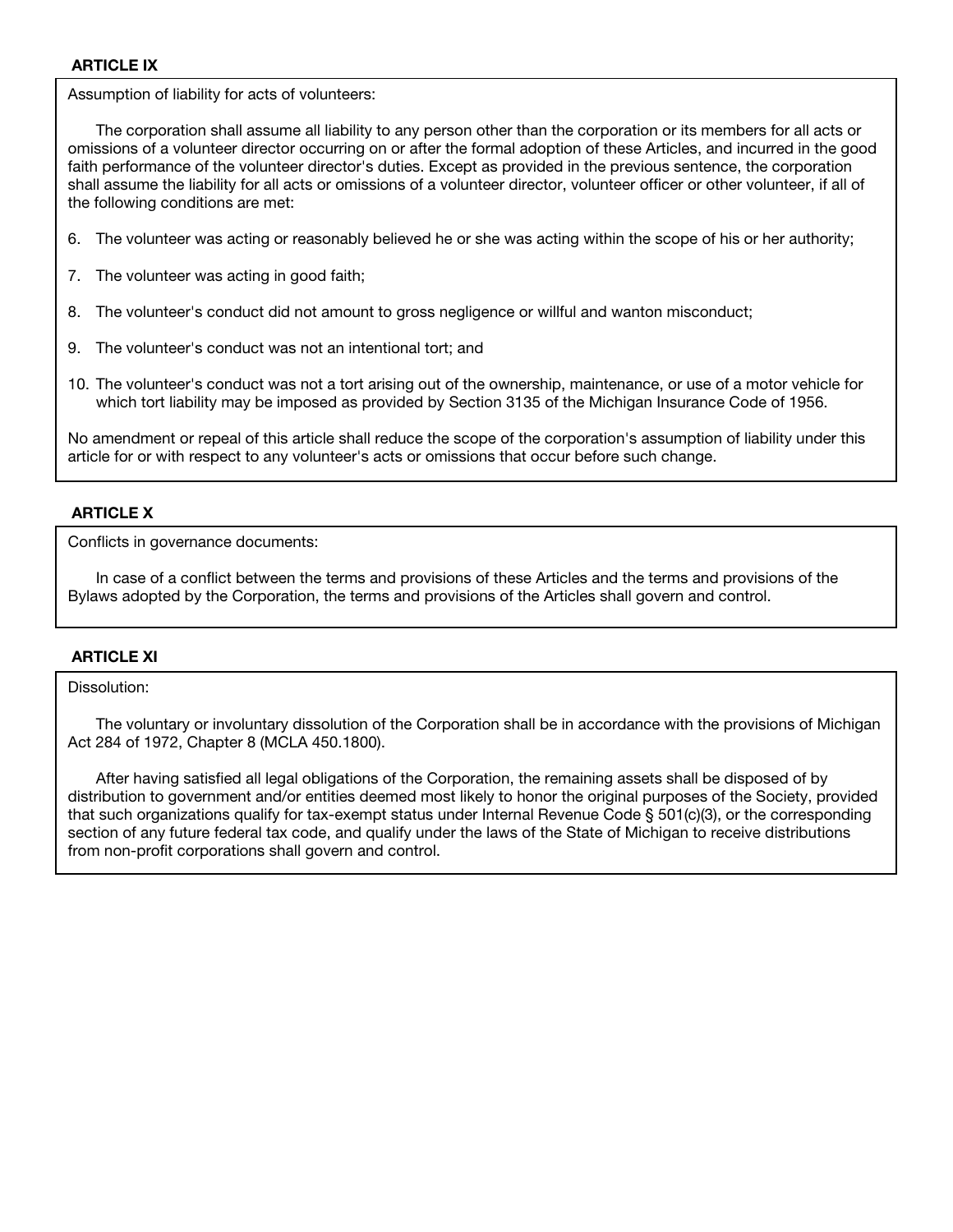Name of person or organization **Preparer's name and business** Preparer's name and business remitting fees: telephone number: telephone number: William J Strating William J Strating

312-555-1212

#### **INFORMATION AND INSTRUCTIONS**

- 1. This form may be used to draft your Articles of Incorporation. A document required or permitted to be filed under the act cannot be filed unless it contains the minimum information required by the act. The format provided contains only the minimal information required to make the document fileable and may not meet your needs. This is a legal document and agency staff cannot provide legal advice.
- 2. Submit one original of this document. Upon filing, the document will be added to the records of the Bureau of Commercial Services. The original will be returned to your registered office address, unless you enter a different address in the box on the front of this document.

Since this document will be maintained on electronic format, it is important that the filing be legible. Documents with poor black and white contrast, or otherwise illegible, will be rejected.

- 3. This document is to be used pursuant to the provisions of Act 162, P.A. of 1982, by one or more persons for the purpose of forming a domestic nonprofit corporation.
- 4. Article II The purpose for which the corporation is organized must be included. It is not sufficient to state that the corporation may engage in any activity within the purposes for which corporations may be organized under the Act.
- 5. Article III The corporation must be organized on a stock or nonstock basis. Complete Article III(2) or III(3) as appropriate, but not both. Real property assets are items such as land and buildings. Personal property assets are items such as cash, equipment, fixtures, etc. The dollar value and description must be included. If there is no real and/or personal property, write in "none".
- 6. A domestic nonprofit corporation may be formed on either a membership or directorship basis. A membership corporation entitles the members to vote in determining corporate action. If organized on a directorship basis the corporation may have members but they may not vote and corporate action is determined by the Board of Directors.
- 7. Article IV A post office box may not be designated as the address of the registered office.
- 8. Article V The Act requires one or more incorporators. Educational corporations are required to have at least three (3) incorporators. The address(es) should include a street number and name (or other designation), city and state.
- 9. This document is effective on the date endorsed "filed" by the Bureau. A later effective date, no more than 90 days after the date of delivery, may be stated as an additional article.
- 10. The Articles must be signed in ink by each incorporator listed in Article V. However, if there are 3 or more incorporators, they may, by resolution adopted at the organizational meeting by a written instrument, designate one of them to sign the Articles of Incorporation on behalf of all of them. In such event, these Articles of Incorporation must be accompanied by a copy of the resolution duly certified by the acting secretary at the organizational meeting and a statement must be placed in the articles incorporating that resolution into them.
- **11. FEES:** Make remittance payable to the State of Michigan. Include corporation name on check or money order.

FILING AND FRANCHISE FEE ...................................................................................................................................................... **\$20.00**

To submit by mail:

Michigan Department of Labor & Economic Growth Bureau of Commercial Services Corporation Division

P.O. Box 30054 Lansing, MI 48909

MICH-ELF (Michigan Electronic Filing System):

First TIme Users: Call (517) 241-6470, or visit our website at http://www.michigan.gov/corporations Customer with MICH-ELF Filer Account: Send document to (517) 636-6437

The Department of Labor & Economic Growth will not discriminate against any individual or group because of race, sex, religion, age, national origin, color, marital status, political beliefs or disability. If you need help with reading, writing, hearing, etc., under the Americans with Disabilities Act, you may make your needs knows to this agency.

To submit in person:

2501 Woodlake Circle Drive Okemos, MI Telephone: (517) 241-6470

Fees may be paid by VISA or Mastercard when delivered in person to our office.